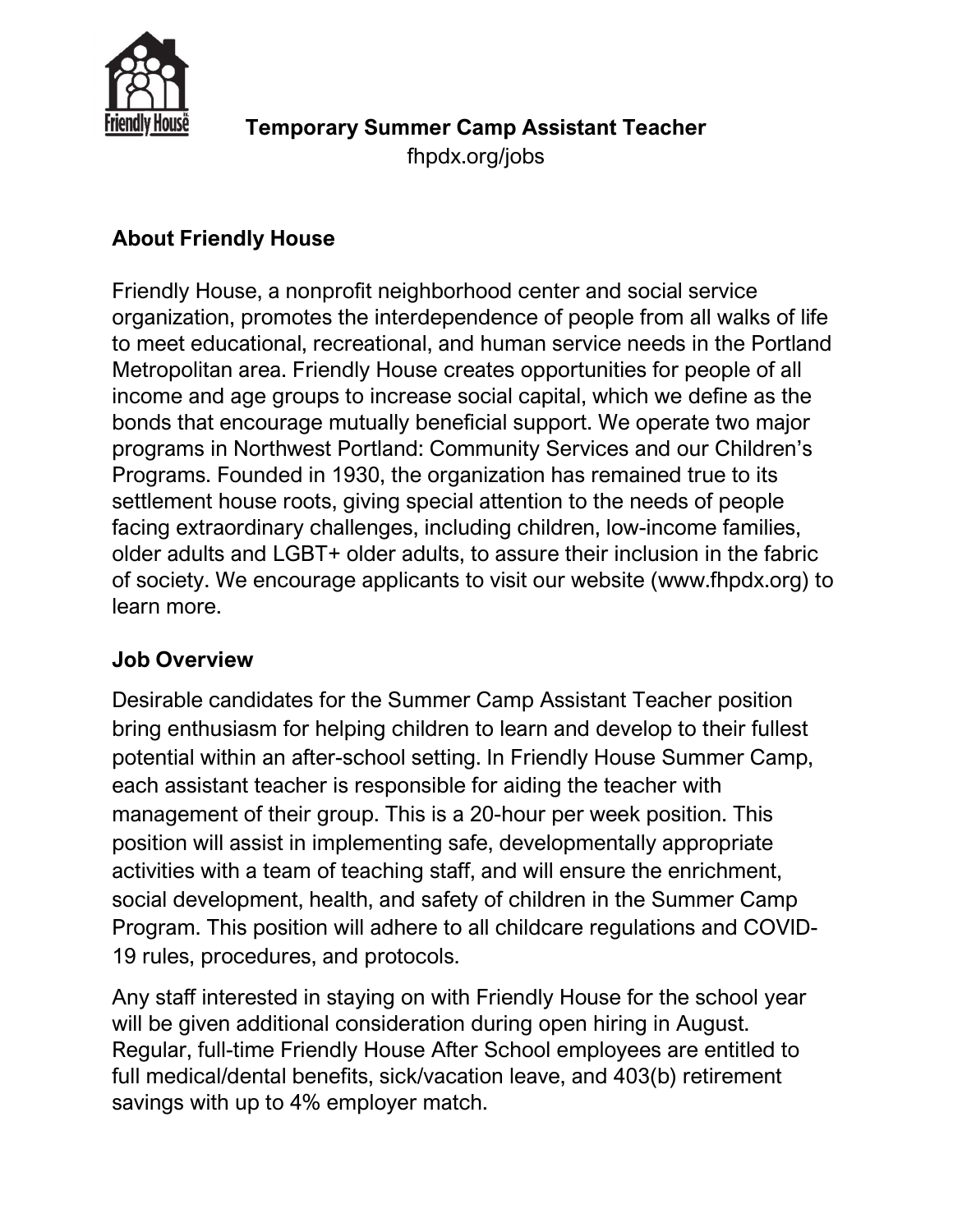# Position Type

Temporary, part-time, 20 hours/week. \$18 per hour.

## Job Conditions

This job is performed in classrooms at Friendly House, Wallace Park, and the two-block walking route between Friendly House and the park. The program regularly travels to other locations for field trips on foot and by bus. One of our buildings is non-ADA-compliant. All FH staff members will be expected to adhere to state and local guidance on COVID-19 safety measures. All Friendly House employees are required to be vaccinated against COVID-19 and practice all COVID safety measures as indicated by the CDC and other health authorities.

## **Benefits**

A Friendly House fitness membership and discounts on some activities are also provided.

### Notice of Non-Discrimination

Friendly House values equity, diversity, and inclusion. People with lived experience in communities of color and other marginalized groups are encouraged to apply. It is the policy of Friendly House to treat all people with dignity and respect. The agency prohibits discrimination based upon race, sex, religion, color, gender identity, age, national origin, marital or familial status, pregnancy, sexual orientation, citizenship status, military service, veteran status, housing status, source of income, political affiliation, union affiliation, physical or mental disability or other protected status in accordance with applicable law. In addition, we shall not discriminate against minority-owned, women-owned, or emerging small business.

## Responsibilities and Duties

Child Interactions

• Support teachers to provide a safe, healthy environment for children in the Summer Camp Program.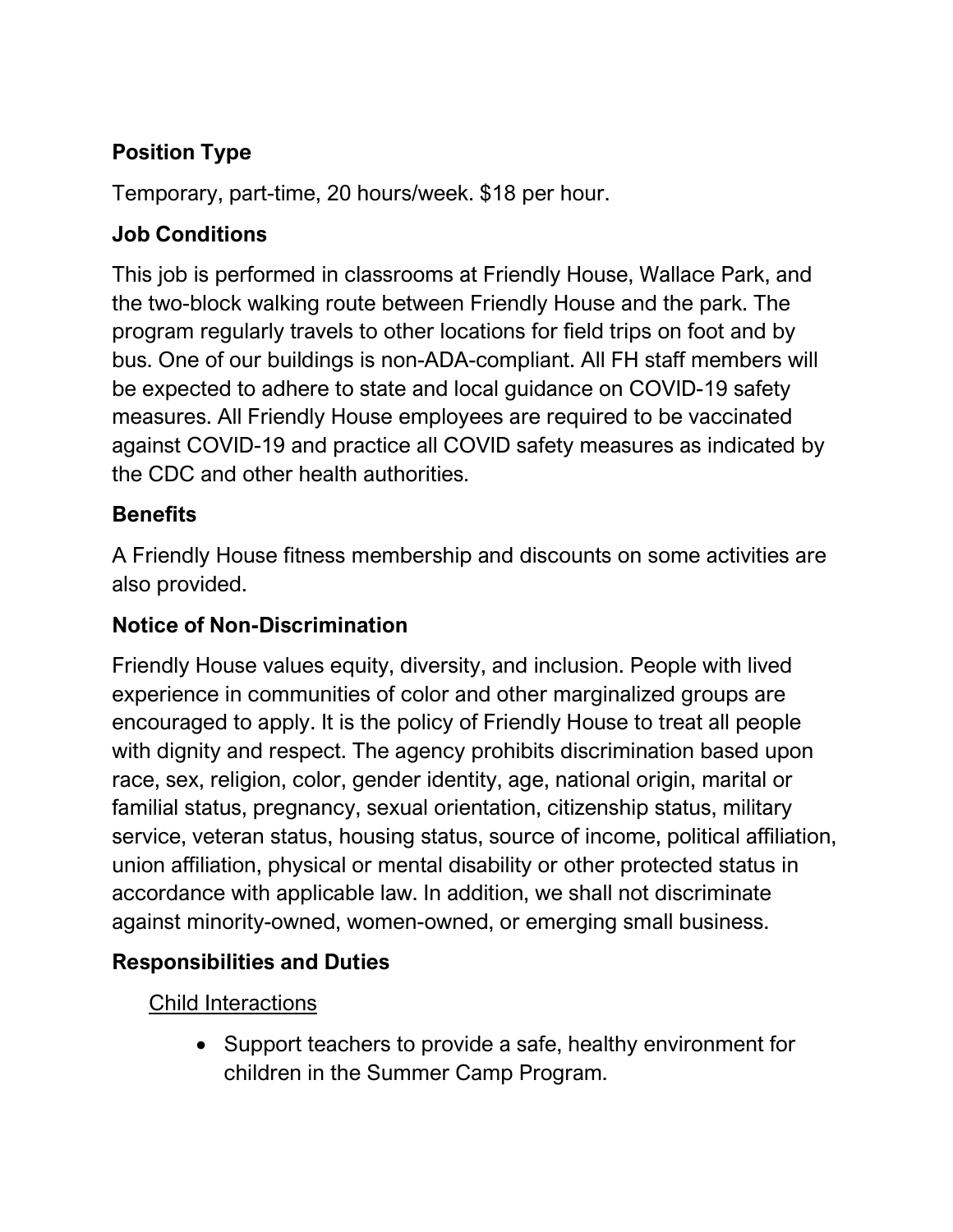- Maintain responsibility for a group of up to 15 children; share responsibility for groups of up to 30 children with a teacher.
- Model appropriate, cooperative behavior for children.
- Support teachers to develop and sustain classroom systems that promote positive behavior and accountability.
- Actively supervise groups of up to 30 children with a teacher.
- Prepare and present weekly activities concepts to the Children's Programs Manager by the assigned due date.
- Program support role(s) to be assigned.
- Always maintain appropriate staff-to-student ratios.
- Model and teach children to maintain appropriate physical distancing and healthy practices to minimize potential exposure to COVID-19.

#### Planning, Preparation, and Meetings

- Attend the required Friendly House all-staff meetings and training sessions (days and times TBD).
- Assure that classroom and storage areas are kept clean and organized.
- Meet Friendly House's training requirements.
- Communicate positively with children, families, school staff and co-workers.
- Follow Friendly House Risk Management Plan.
- Track essential information that may be presented in the form of emails, verbal communication, and documents including attendance rosters, behavior incident reports, incident/accident forms, child abuse and neglect forms, medication authorization forms, your training documentation, expense reimbursement forms, and break tracking sheets. Track verbal information such as daily routine changes, changes in the schedule, children who